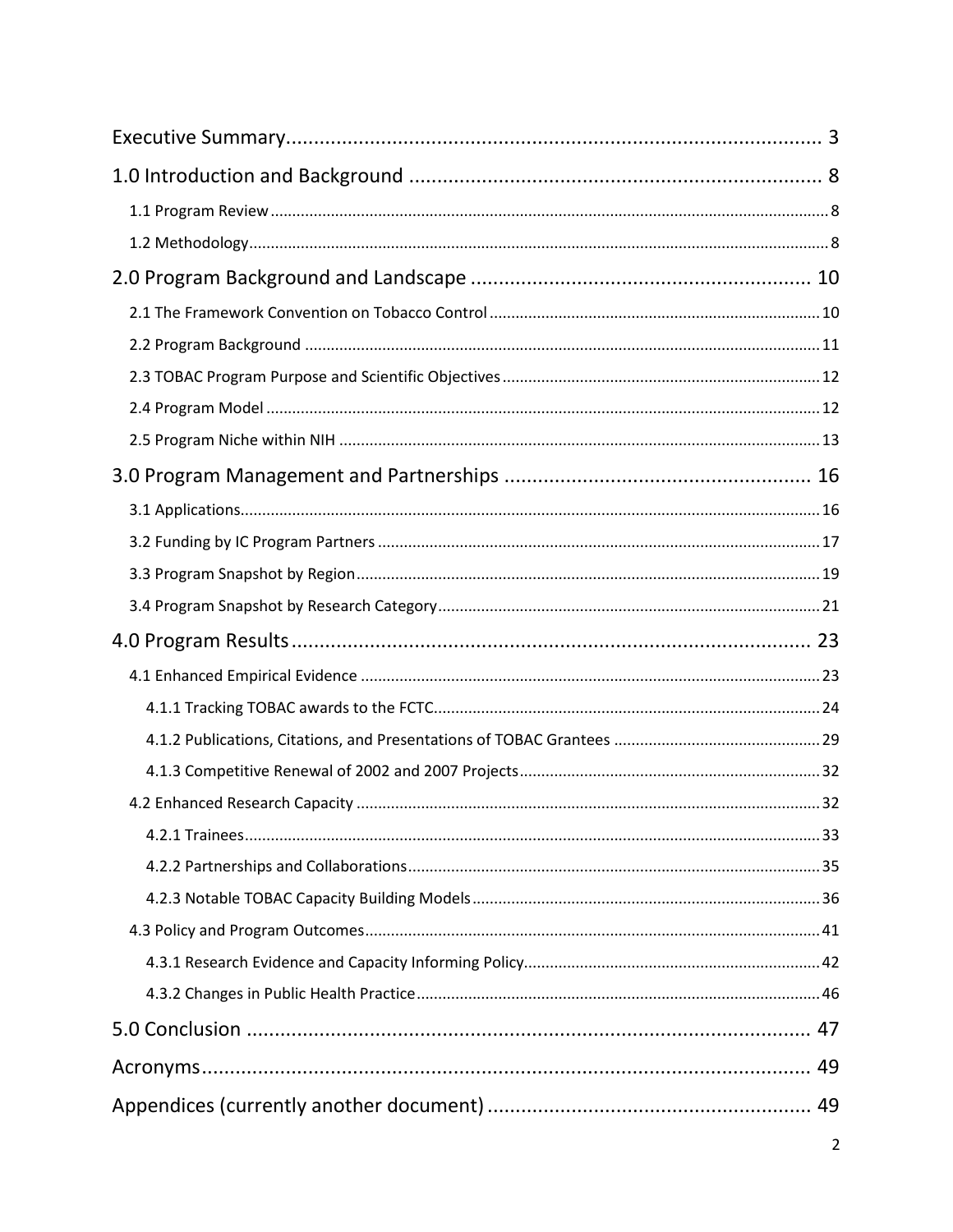## <span id="page-2-0"></span>**Executive Summary**

Globally, tobacco is responsible for 16% of deaths among men and 7% among women $1$  and represents one of the most significant threats to global health. To meet this challenge, the Fogarty International Center (FIC), and its partnering Institutions, the National Cancer Institute (NCI), the National Institute on Drug Abuse (NIDA), and Office of Behavioral and Social Sciences Research (OBSSR) at NIH, established the International Tobacco and Heath Research and Capacity Building Program (TOBAC). The program has sought to increase collaborations between investigators in the United States and other high-income countries (HIC) and researchers, institutions, and scientists in low- and middleincome countries (LMICs).

|       | <b>Applications</b><br><b>Received</b> | Grants<br>Awarded | $\frac{96}{2}$<br><b>Funded</b> |
|-------|----------------------------------------|-------------------|---------------------------------|
| 2002  | 64                                     | 14                | 22%                             |
| 2007  | 37                                     | 11                | 30%                             |
| 2012  | 41                                     | 9                 | 22%                             |
| TOTAL | 142                                    | 34                | 24%                             |

#### **Program Goals**

The program solicits collaborative research and capacity building projects that address the burden of tobacco use in low-and middle-income countries (LMICs) by:

- Pursuing observational, intervention and policy research of LMIC relevance and;
- Building capacity in epidemiological and behavioral research, prevention, treatment, communications, implementation, health services and policy research.

#### **Collaborations**

l

This program encourages grantees to create a global network of researchers by forging new partnerships and collaborations. To this end, grantees from 2002-2012 have been successful establishing working relationships with researchers from more than 30 countries.

<span id="page-2-1"></span><sup>1</sup> Eriksen, M., MacKay, J., and Ross, H. *The Tobacco Atlas 4th Edition.* Atlanta, GA: American Cancer Society.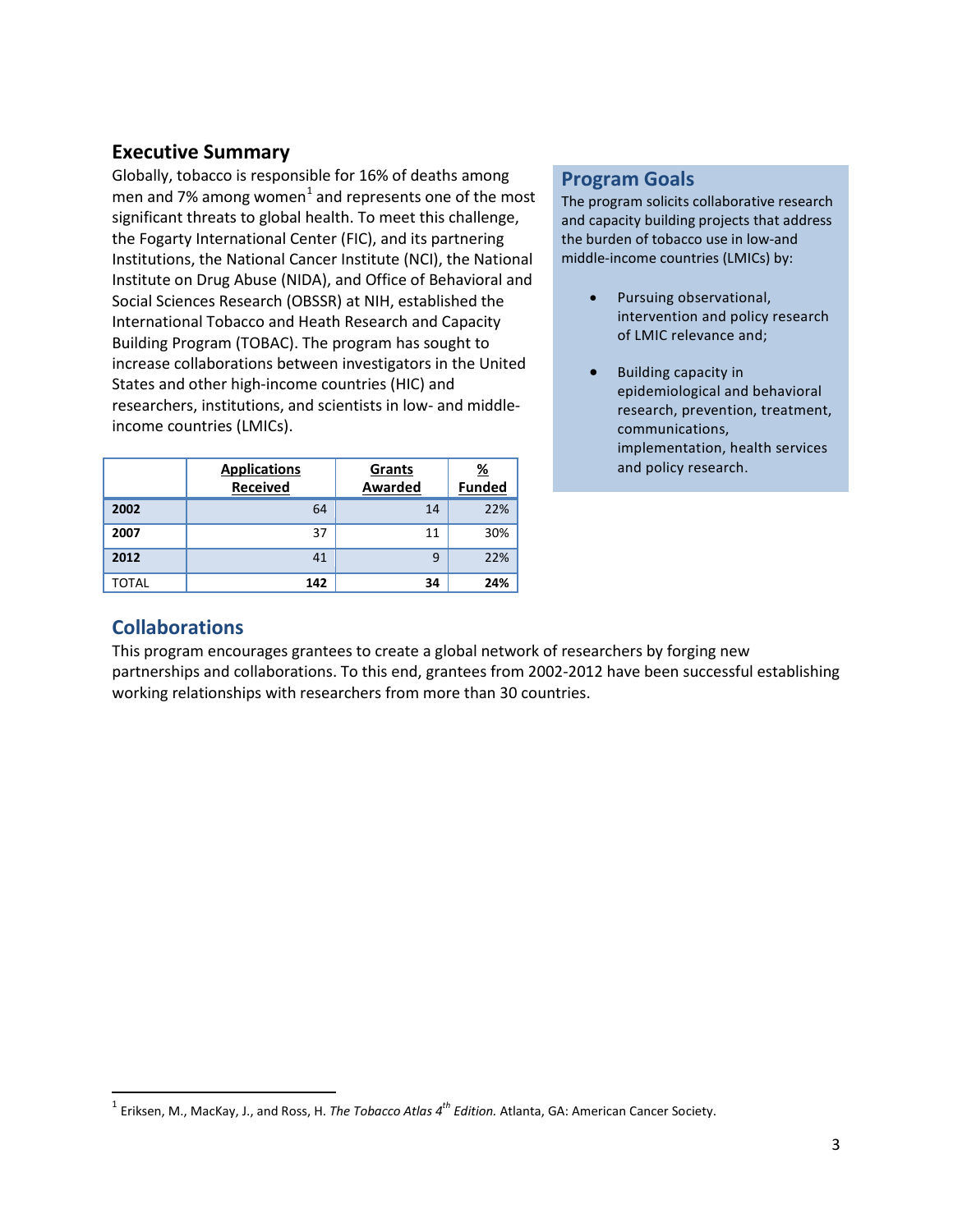

#### **Scientific Publications**

Publications allow program grantees to share relevant and important research evidence with the global tobacco community. To date, more than 400 articles have been published with TOBAC support. For a complete list of publications, please see Appendix F.

| Year                                      | <b>Journal Articles</b> | <b>Books</b><br><b>Published</b> | <b>TOTAL</b> |
|-------------------------------------------|-------------------------|----------------------------------|--------------|
| 2002                                      | 205                     | 5                                | 210          |
| 2007                                      | 200                     | 6                                | **<br>169    |
| <b>TOTAL</b>                              | 405                     | 11                               | 416          |
| * voor indicator first grant funding voor |                         |                                  |              |

year indicates first grant funding year

\*\*we would expect the 2007 cohort to still be publishing



#### **Training Tobacco and Health Researchers**

Training the next generation of tobacco scientists is an integral feature of TOBAC. To date, more than **3,500** individuals have received tobacco control research training through long-term mentorship, meeting/workshop support, and/or short courses.

# **The Framework Convention on Tobacco Control**

The Framework Convention on Tobacco Control (FCTC), the first treaty ever negotiated under the auspices of WHO, aims to "protect present and future generations from the devastating health, social, and environmental and economic consequences of tobacco consumption and exposure to tobacco smoke by providing a framework for tobacco control measures." TOBAC projects have successfully provided empirical evidence on almost all articles of the FCTC.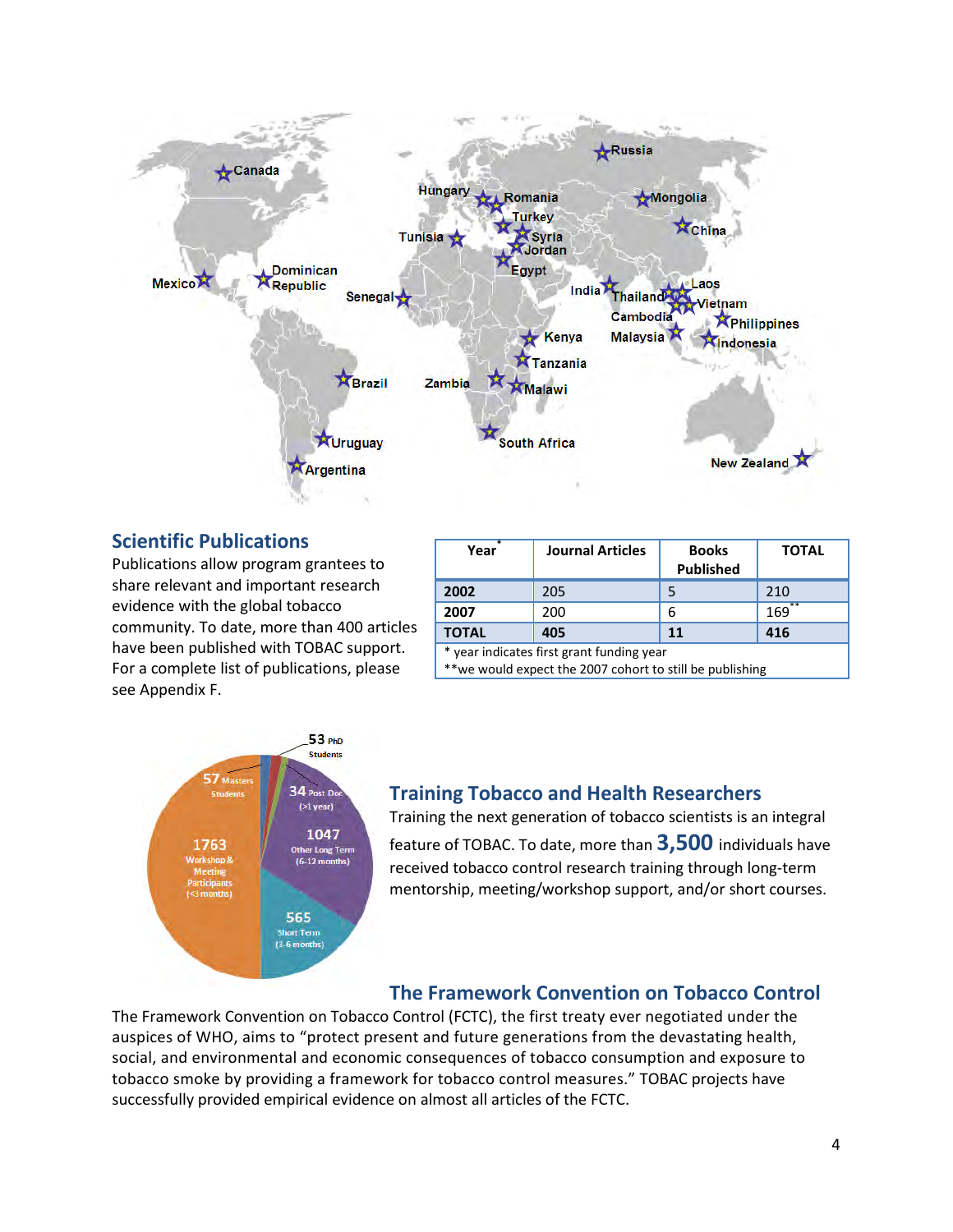

# **Generating Evidence and Capacity**

TOBAC grantees have contributed to progress on multiple FCTC articles with evidence generation that has informed policy in LMICs.

**Hungary -** In Hungary, a country with some of the highest smoking rates in Europe, local investigators from TOBAC-supported studies demonstrated that taxes are an effective policy intervention for reducing smoking prevalence. Scientific findings were presented to legal and public health officers in the local governments. During the four years following this dissemination of evidence, tobacco sales taxes were increased nine times, an example of how evidence and data can help inform sound national health policy. In addition, following engagement with local researchers trained in the TOBAC program, the State Secretary's cabinet passed national clean air laws that protect non-smokers in public places.

**Syria -** Smoking has long been a popular pastime in the Middle East. Syria is no exception, where more than half of men smoke cigarettes and women are increasingly taking up the habit. Hookahs, or water pipes, are also prevalent partly because of the erroneous perception that they are a "cleaner," "safer" way of consuming tobacco. TOBAC supported a US-Syrian research partnership, which produced the first-ever population surveys on smoking prevalence, as well as additional studies on toxicity, dependence, and on the effectiveness of various cessation approaches and the impact of secondhand smoke. Information generated by the project has been used to inform the country's health policies, including a ban on public smoking.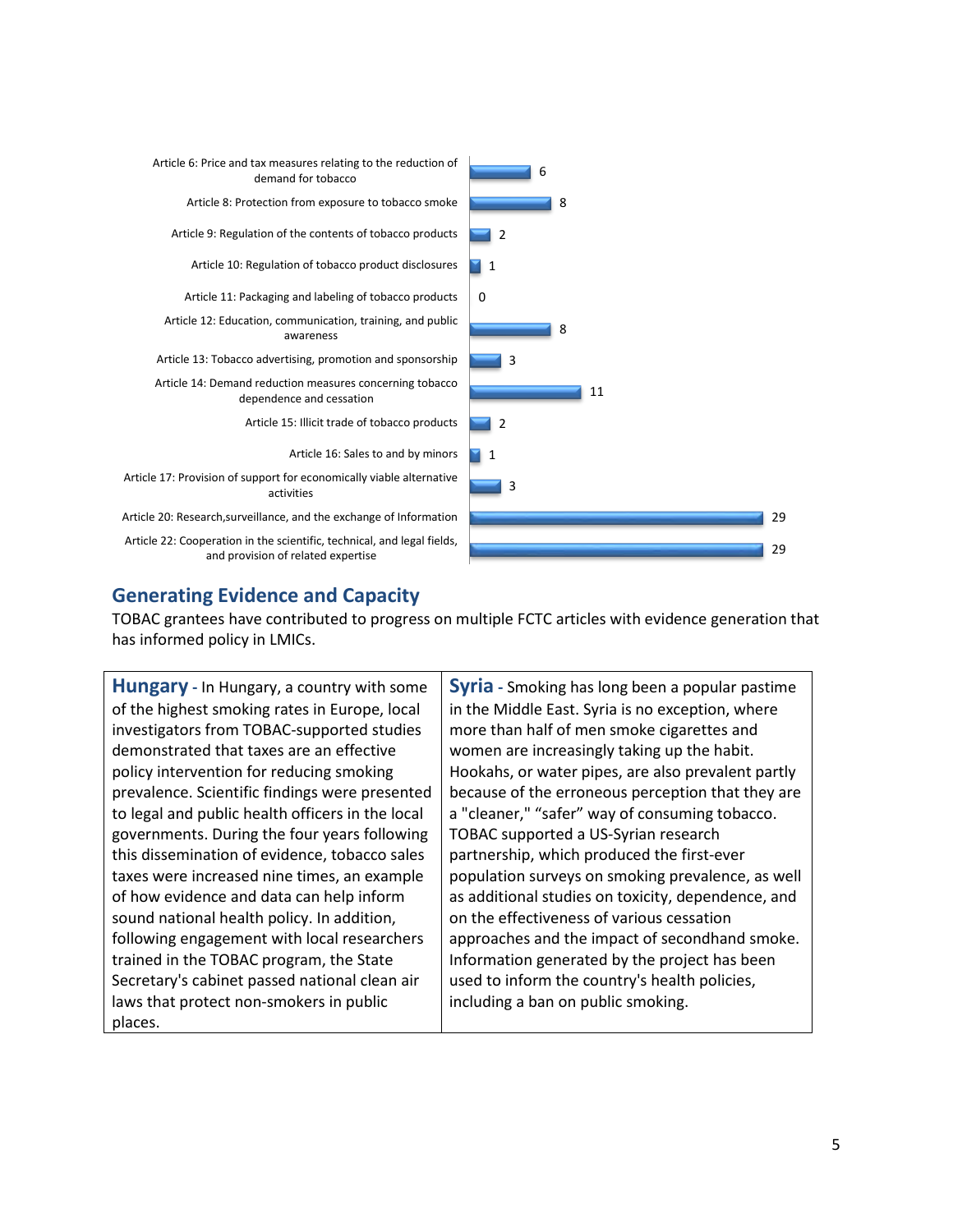## **Program Timeline**

Since the TOBAC program's inception in 2001, the tobacco research field has experienced landmark successes. Key milestones in tobacco control are illustrated below, including those specific to the TOBAC program.



### **2002-2012 TOBAC Grants**

| Year(s) of   | <b>Grant Title</b>                                                   | <b>Principal</b>       |
|--------------|----------------------------------------------------------------------|------------------------|
| <u>Award</u> |                                                                      | <b>Investigator</b>    |
| 2002         | Asian Leadership Training for Tobacco Control Research               | Ferry, Linda Hyder     |
| 2002         | Cessation Research and Training in India and Indonesia               | Lando, Harry Alan      |
| 2002         | Egypt Smoking Prevention Research Initiative                         | Israel, Ebenezer       |
| 2002         | Establishment of the Syrian Center for Tobacco Studies               | Ward, Kenneth D.       |
| 2002         | Mobilizing Youth for Action Against Tobacco in India                 | Perry, Cheryl Lee      |
| 2002         | Monitoring tobacco mortality in 2M adults in 4 countries             | Peto, Richard          |
| 2002         | South Africa Adolescent Smoking: A Longitudinal Study                | Brook, David William   |
| 2002 & 2007  | Strengthening monitoring of Indian tobacco mortality                 | Jha, Prabhat           |
| 2002         | Technology Assisted Dominican Republic Tobacco Control               | Ossip, Deborah J.      |
| 2002         | Tobacco Control in S. Africa: Prevention and Capacity Building       | Resnicow, Ken A.       |
| 2002 & 2007  | Tobacco Control Policy Analysis & Intervention Evaluation in China   | Hu, Teh-Wei            |
| 2002         | Tobacco Use Among Argentinean Youth: A Cohort Study                  | Perez-Stable, Eliseo J |
| 2002         | Psu-Western & Southern African Tobacco Research Project              | King, Gary             |
| 2002 & 2007  | Epidemiology & Intervention Research for Tobacco Control             | Samet, Jonathan M.     |
| 2007         | SMS Turkey: Harnessing the power of TXT messaging to promote smoking | Ybarra, Michele        |
|              | cessation                                                            |                        |
| 2007         | The Political Economy of Tobacco Control in Southeast Asia           | So, Anthony D.         |
| 2007         | Increasing Capacity for Tobacco Research in Hungary                  | Foley, Kristie L.      |